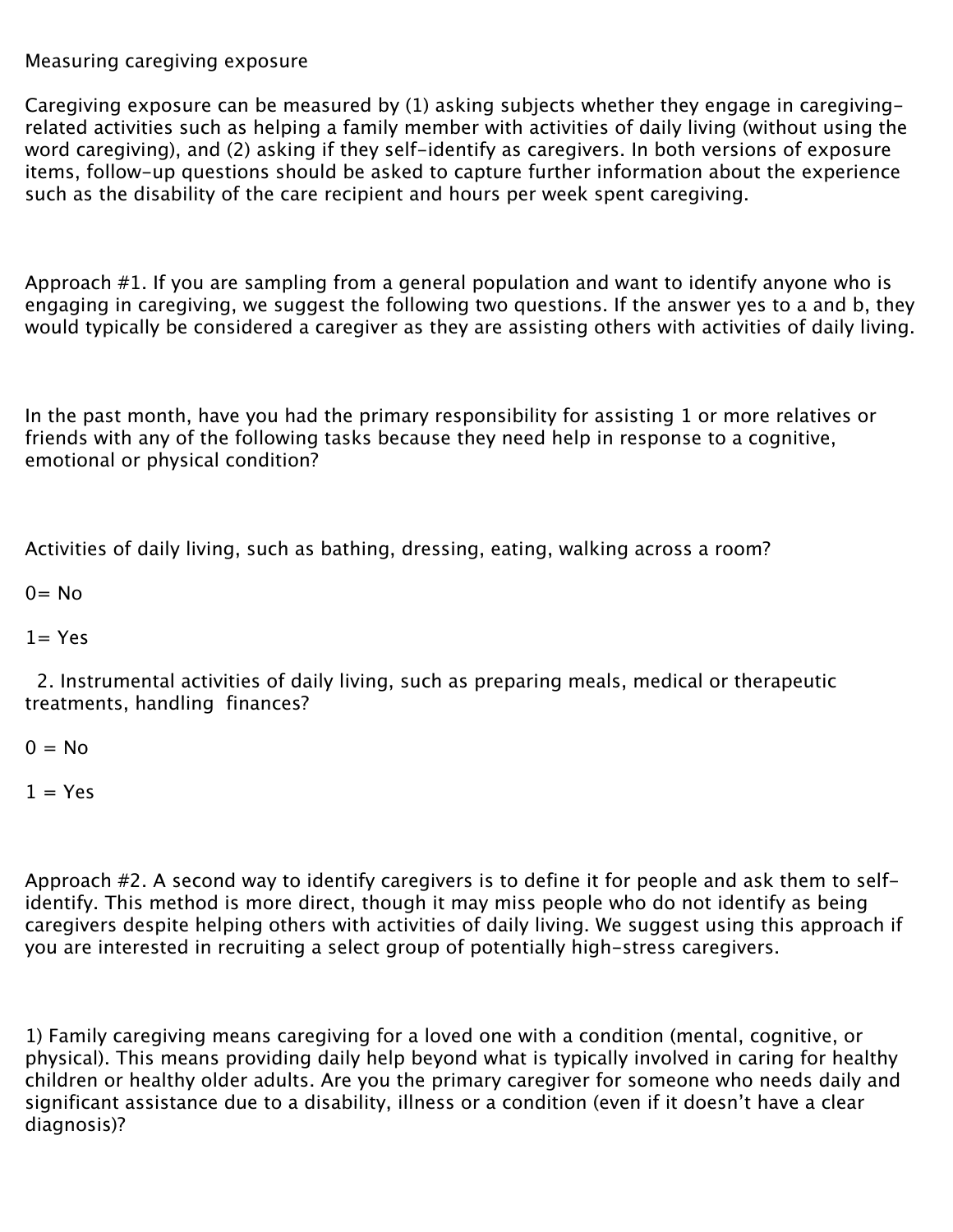$0 = No$ 

 $1 = Yes$ 

If yes, subject is coded as a caregiver.

Items to capture details of stress exposure.

Who is the family member or close friend you are caregiving for?

Options: Spouse/ partner, sibling, parent, son or daughter, son or daughter-in-law, grandparent, grandchild, another relative: please specify: friend/ companion, roommate. I am a paid caregiver. I am employed as a caregiver to take care of someone who needs my daily assistance.

2. What is the primary illness that requires this person to need your care? Options: Cancer, diabetes, heart disease, other chronic illness, physical disability or injury, mental disability or impairment, dementia, brain-related injury (e.g. tumor, stroke, traumatic brain injury), mental or psychiatric illness, or other.

Note: For participants who check any of the following boxes: mental disability or impairment, dementia, brain-related injury, the 24-item Revised Memory and Behavior Checklist (Teri et al., 1992) can be used to assess the severity of patient symptoms. [See the link here](http://www.apa.org/pi/about/publications/caregivers/practice-settings/assessment/tools/memory-behavior.aspx): http:// www.apa.org/pi/about/publications/caregivers/practice-settings/assessment/tools/memorybehavior.aspx

3. For how long have you been caregiving?

Years Months (e.g. 1 year, 3 months. Note to programmer: 0 is an acceptable answer for a number of years)

4. Do you live with your care recipient?

Yes/ No

5. What is your employment status (outside of caregiving)?

Employed full-time

Employed part-time

Full-time student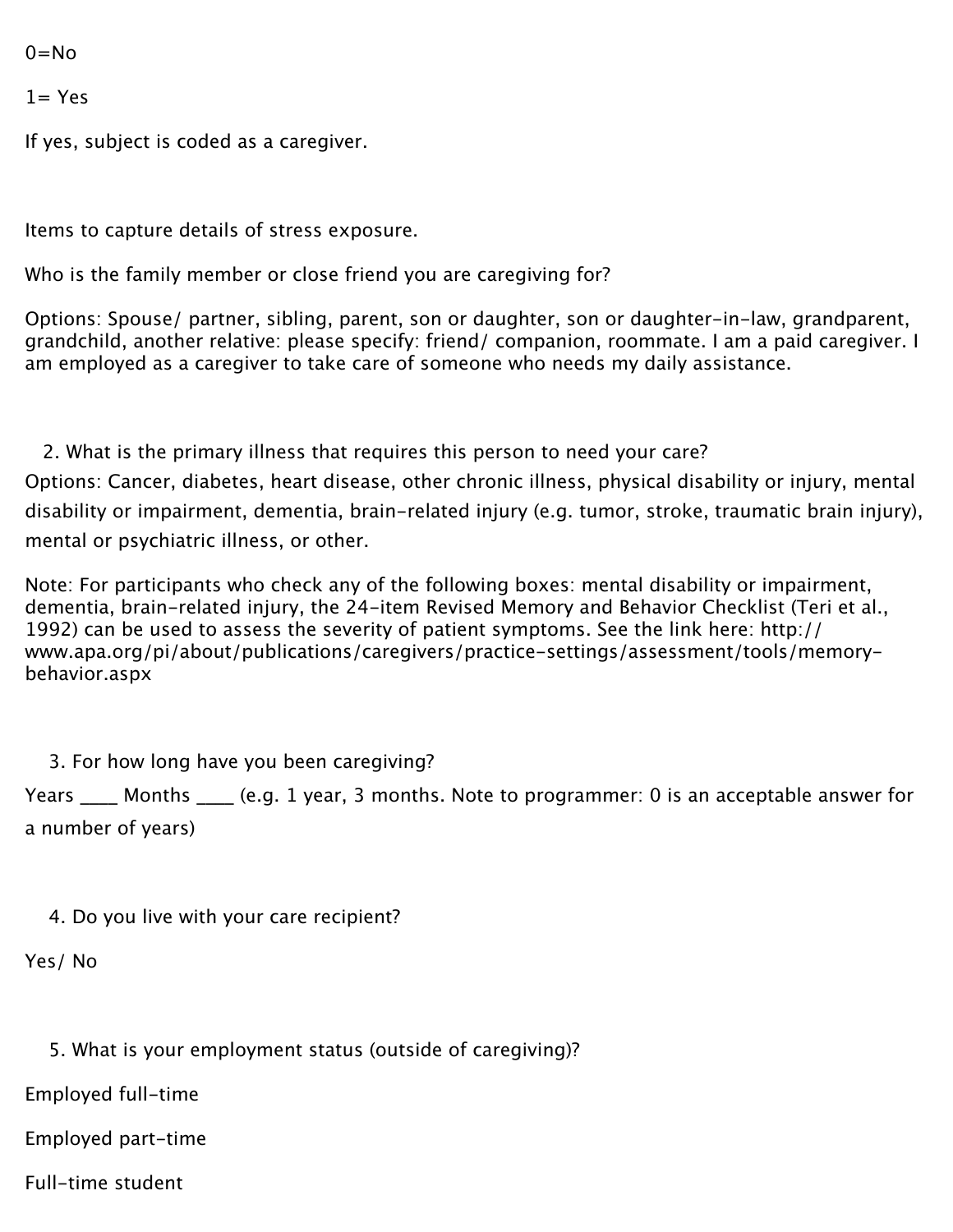Part-time student

Unemployed

Retired

 6. Did you have to leave your paid job, cut down on your hours, or drop out of school due to your caregiving responsibilities?

Yes/No

 7. In addition to your role as caregiver, how many hours per week do you work at a paid job or attend school? If you do not have a job or go to school, please write 0.

\_\_\_text box where they can write numbers

 8. How many hours per week do you spend caring for your care recipient? We know this may be difficult to estimate, just give your best guess.

\_\_\_text box where they can write numbers

 9. Has caregiving for your\_\_\_\_\_affected your ability to care for yourself? For example, have you missed appointments with health care providers, have you stopped flossing, exercising, eating hot meals, and/or doing something you enjoyed that you used to do before you became a caregiver?

Yes/No

Caregiving can also be physically demanding, as the caregiver role can include helping the care recipient with daily dressing, bathing, walking, etc. To capture the physical burden of caregiving, the Caregiver Burden Inventory physical burden subscale can be used (Novak & Guest, 1989).

Vulnerability factors

How distressed a caregiver is by the demands of the caregiving role is influenced by many factors, including contextual, demographic, biological, psychological, and social components. The lack of group differences in health outcomes between caregivers and controls in some studies may be because not all caregivers are vulnerable to the potential negative effects of caregiving. Vulnerabilities are characteristics that interact with stress exposures and place someone at greater risk of being overwhelmed or distressed by the demands of caregiving, and thus at risk of poorer outcomes. Researchers have identified demographic, biological, personality, and contextual factors